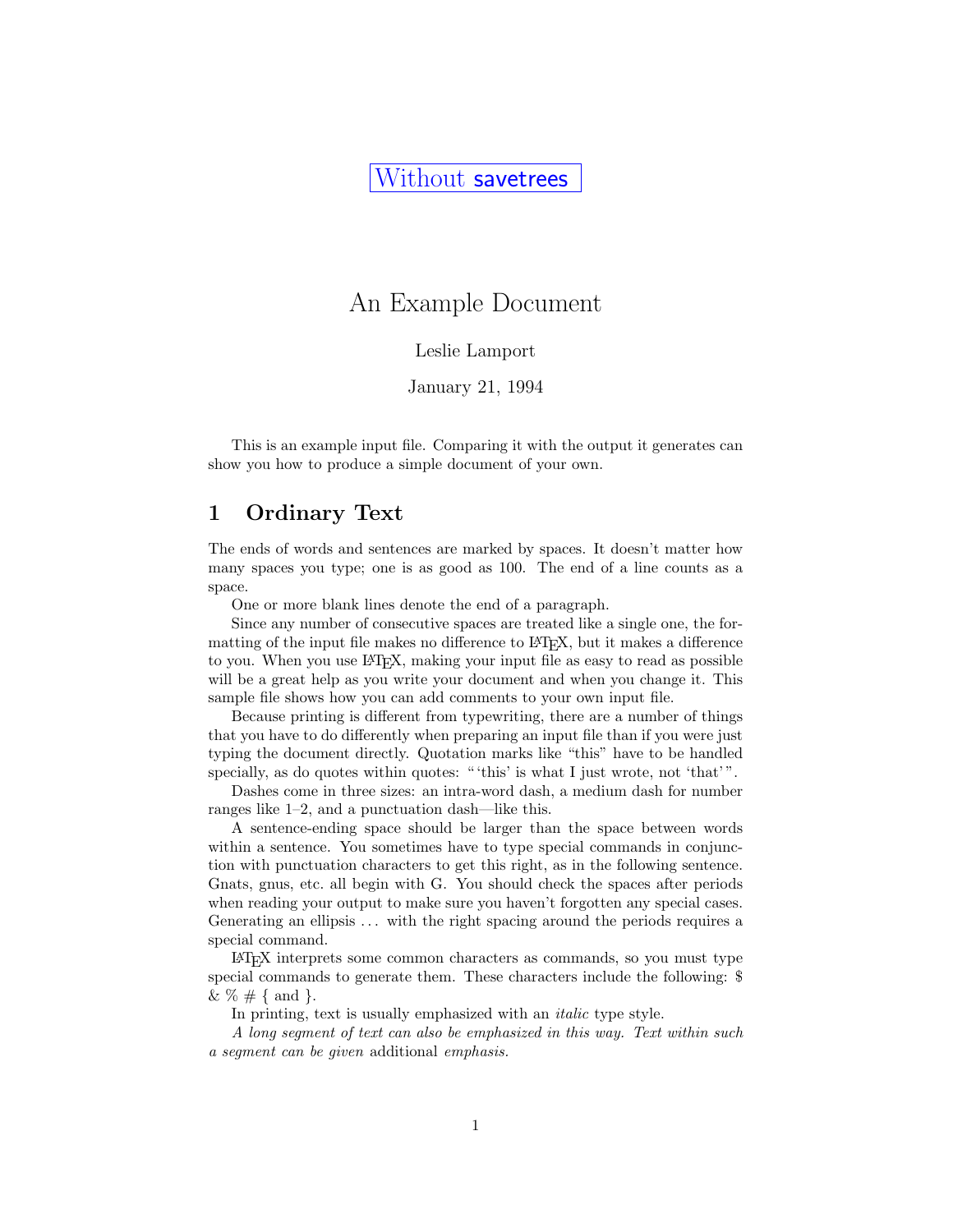Without savetrees

It is sometimes necessary to prevent L<sup>A</sup>TEX from breaking a line where it might otherwise do so. This may be at a space, as between the "Mr." and "Jones" in "Mr. Jones", or within a word—especially when the word is a symbol like itemnum that makes little sense when hyphenated across lines.

Footnotes<sup>1</sup> pose no problem.

LAT<sub>EX</sub> is good at typesetting mathematical formulas like  $x - 3y + z = 7$  or  $a_1 > x^{2n} + y^{2n} > x'$  or  $(A, B) = \sum_i a_i b_i$ . The spaces you type in a formula are ignored. Remember that a letter like  $x$  is a formula when it denotes a mathematical symbol, and it should be typed as one.

# 2 Displayed Text

Text is displayed by indenting it from the left margin. Quotations are commonly displayed. There are short quotations

This is a short quotation. It consists of a single paragraph of text. See how it is formatted.

and longer ones.

This is a longer quotation. It consists of two paragraphs of text, neither of which are particularly interesting.

This is the second paragraph of the quotation. It is just as dull as the first paragraph.

Another frequently-displayed structure is a list. The following is an example of an itemized list.

- This is the first item of an itemized list. Each item in the list is marked with a "tick". You don't have to worry about what kind of tick mark is used.
- This is the second item of the list. It contains another list nested inside it. The inner list is an enumerated list.
	- 1. This is the first item of an enumerated list that is nested within the itemized list.
	- 2. This is the second item of the inner list. LAT<sub>E</sub>X allows you to nest lists deeper than you really should.

This is the rest of the second item of the outer list. It is no more interesting than any other part of the item.

• This is the third item of the list.

You can even display poetry.

<sup>&</sup>lt;sup>1</sup>This is an example of a footnote.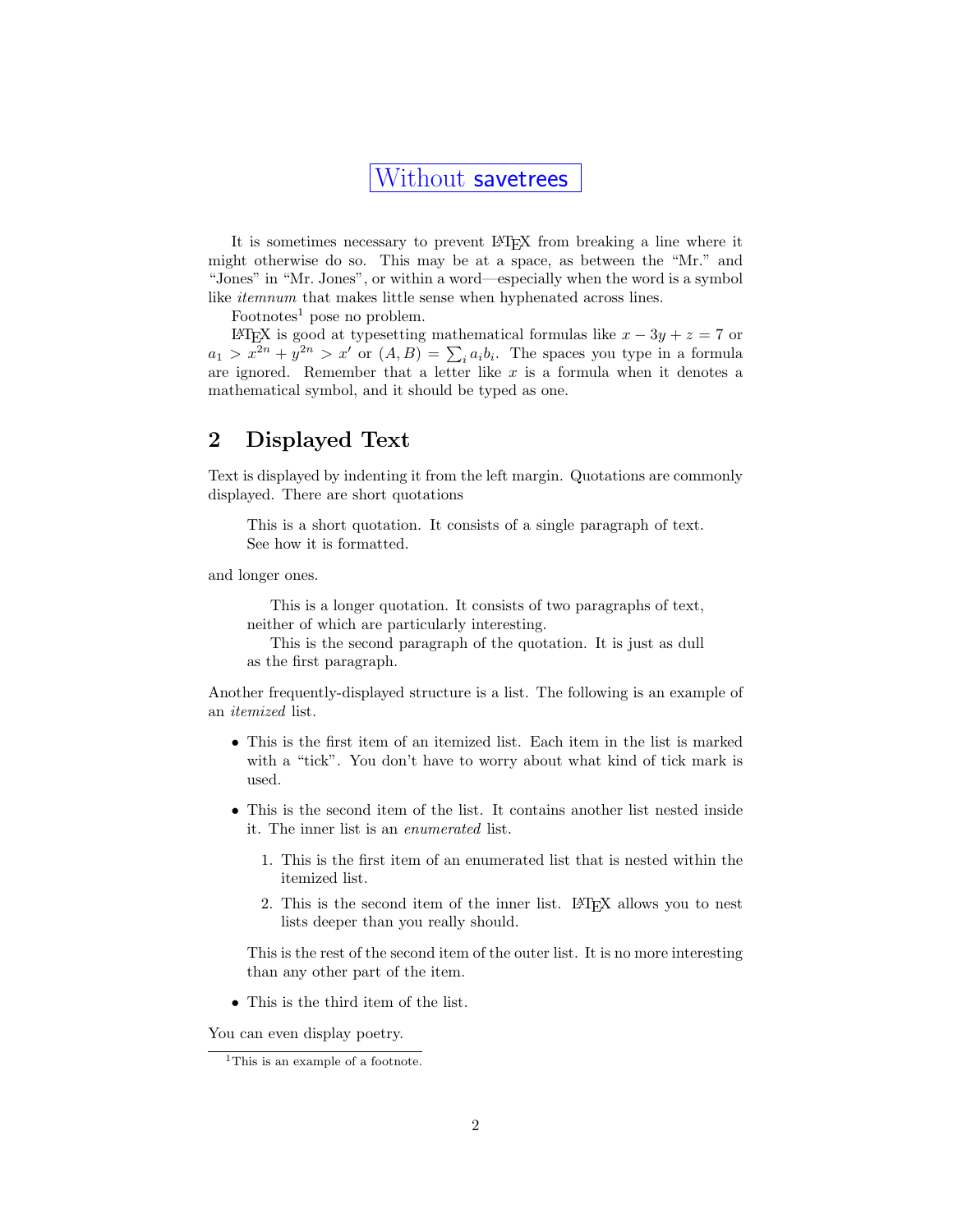Without savetrees

There is an environment for verse Whose features some poets will curse.

For instead of making

Them do all line breaking,

It allows them to put too many words on a line when they'd rather be forced to be terse.

Mathematical formulas may also be displayed. A displayed formula is oneline long; multiline formulas require special formatting instructions.

$$
(\Gamma, \psi') = x'' + y^2 + z_i^n
$$

Don't start a paragraph with a displayed equation, nor make one a paragraph by itself.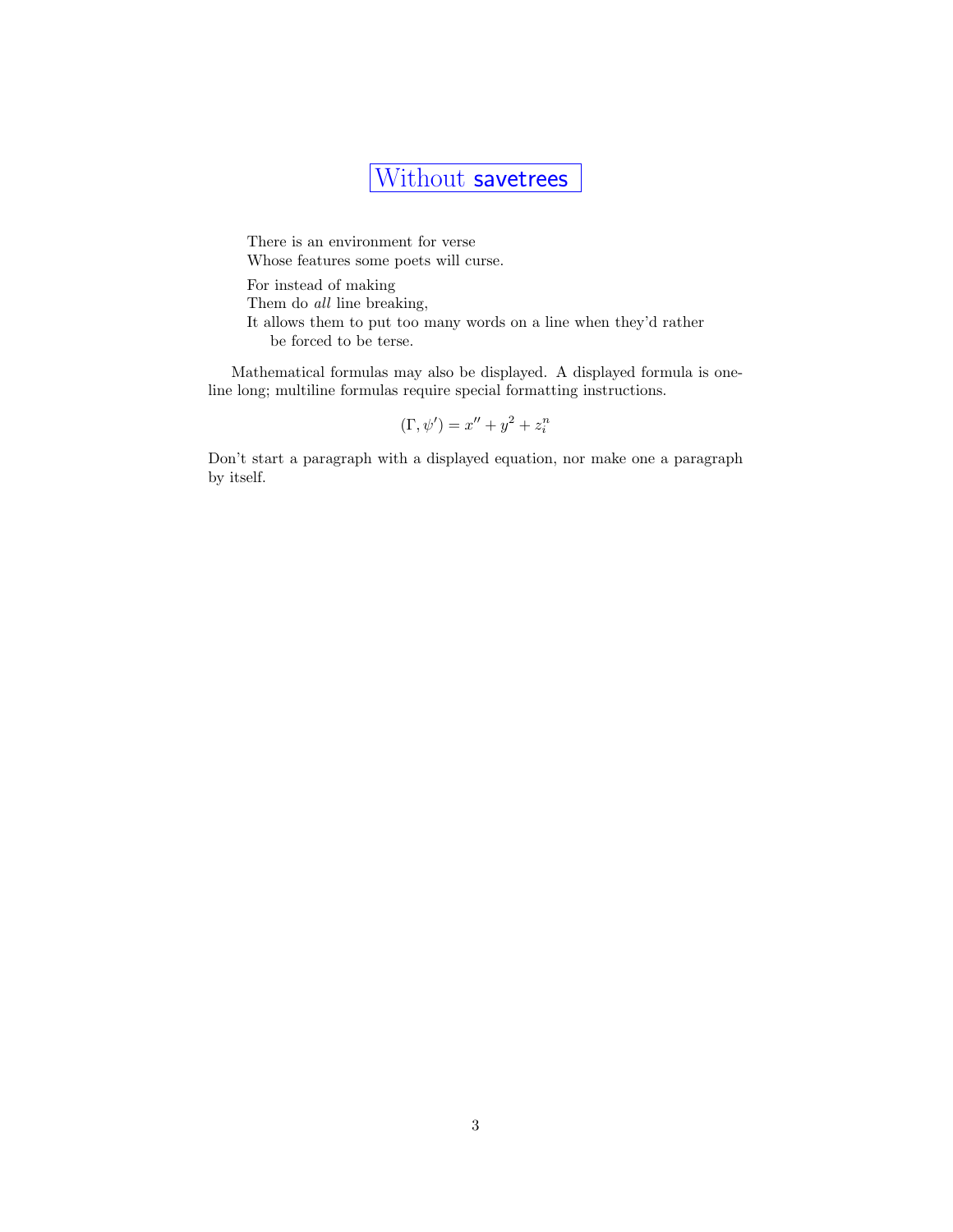\usepackage[subtle]{savetrees}

# An Example Document

Leslie Lamport

January 21, 1994

This is an example input file. Comparing it with the output it generates can show you how to produce a simple document of your own.

## 1 Ordinary Text

The ends of words and sentences are marked by spaces. It doesn't matter how many spaces you type; one is as good as 100. The end of a line counts as a space.

One or more blank lines denote the end of a paragraph.

Since any number of consecutive spaces are treated like a single one, the formatting of the input file makes no difference to LAT<sub>E</sub>X, but it makes a difference to you. When you use LATEX, making your input file as easy to read as possible will be a great help as you write your document and when you change it. This sample file shows how you can add comments to your own input file.

Because printing is different from typewriting, there are a number of things that you have to do differently when preparing an input file than if you were just typing the document directly. Quotation marks like "this" have to be handled specially, as do quotes within quotes: "'this' is what I just wrote, not 'that'".

Dashes come in three sizes: an intra-word dash, a medium dash for number ranges like 1–2, and a punctuation dash—like this.

A sentence-ending space should be larger than the space between words within a sentence. You sometimes have to type special commands in conjunction with punctuation characters to get this right, as in the following sentence. Gnats, gnus, etc. all begin with G. You should check the spaces after periods when reading your output to make sure you haven't forgotten any special cases. Generating an ellipsis . . . with the right spacing around the periods requires a special command.

L<sup>A</sup>TEX interprets some common characters as commands, so you must type special commands to generate them. These characters include the following:  $\& \%$  #{ and}.

In printing, text is usually emphasized with an italic type style.

A long segment of text can also be emphasized in this way. Text within such a segment can be given additional emphasis.

It is sometimes necessary to prevent L<sup>A</sup>TEX from breaking a line where it might otherwise do so. This may be at a space, as between the "Mr." and "Jones" in "Mr. Jones", or within a word—especially when the word is a symbol like *itemnum* that makes little sense when hyphenated across lines.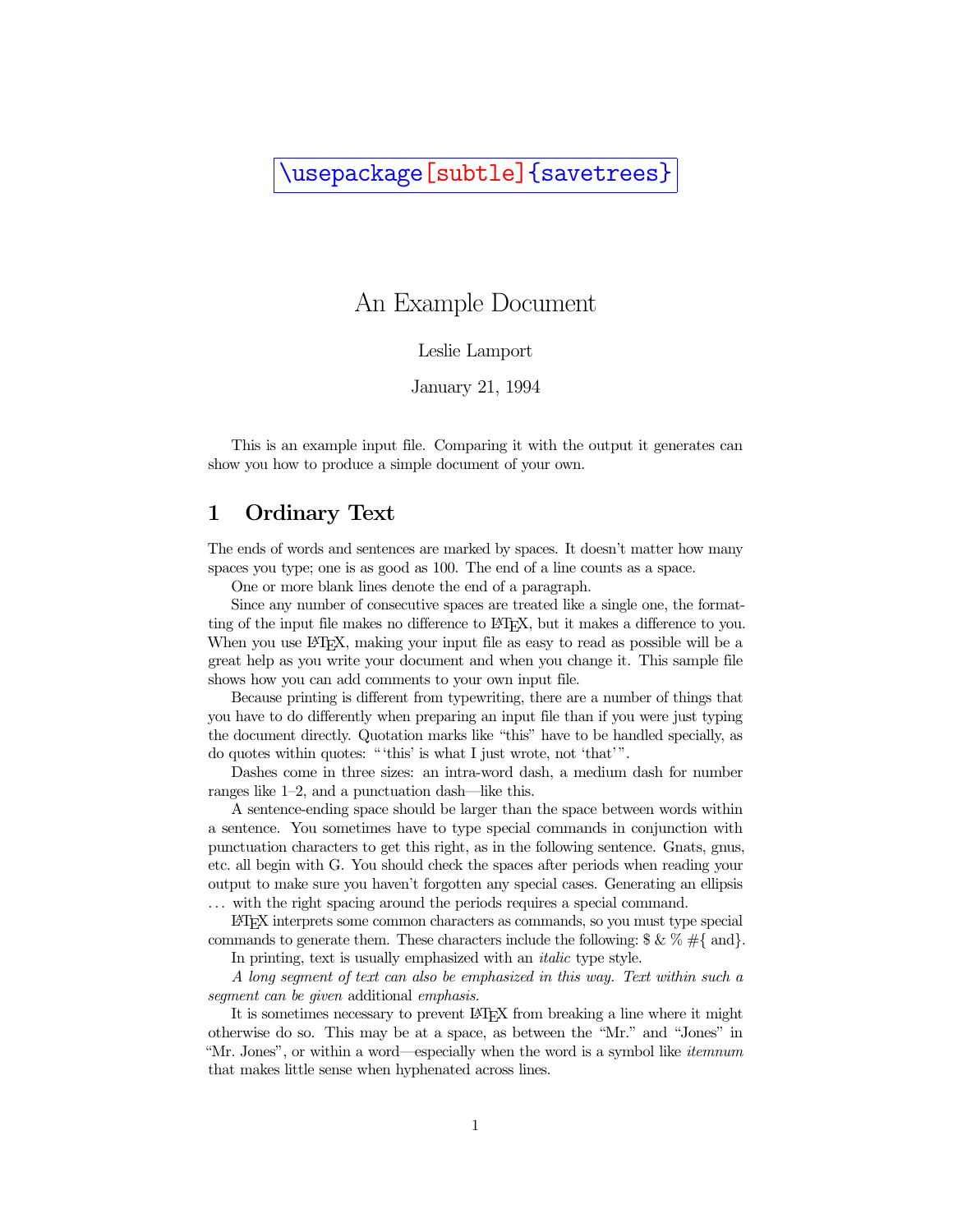# \usepackage[subtle]{savetrees}

Footnotes<sup>1</sup> pose no problem.

LATEX is good at typesetting mathematical formulas like  $x - 3y + z = 7$  or  $a_1 > x^{2n} + y^{2n} > x'$  or  $(A,B) = \sum_i a_i b_i$ . The spaces you type in a formula are ignored. Remember that a letter like  $x$  is a formula when it denotes a mathematical symbol, and it should be typed as one.

### 2 Displayed Text

Text is displayed by indenting it from the left margin. Quotations are commonly displayed. There are short quotations

This is a short quotation. It consists of a single paragraph of text. See how it is formatted.

and longer ones.

This is a longer quotation. It consists of two paragraphs of text, neither of which are particularly interesting.

This is the second paragraph of the quotation. It is just as dull as the first paragraph.

Another frequently-displayed structure is a list. The following is an example of an itemized list.

- This is the first item of an itemized list. Each item in the list is marked with a "tick". You don't have to worry about what kind of tick mark is used.
- This is the second item of the list. It contains another list nested inside it. The inner list is an enumerated list.
	- 1. This is the first item of an enumerated list that is nested within the itemized list.
	- 2. This is the second item of the inner list. LAT<sub>EX</sub> allows you to nest lists deeper than you really should.

This is the rest of the second item of the outer list. It is no more interesting than any other part of the item.

• This is the third item of the list.

You can even display poetry.

There is an environment for verse Whose features some poets will curse.

For instead of making

Them do *all* line breaking,

It allows them to put too many words on a line when they'd rather be forced to be terse.

<sup>&</sup>lt;sup>1</sup>This is an example of a footnote.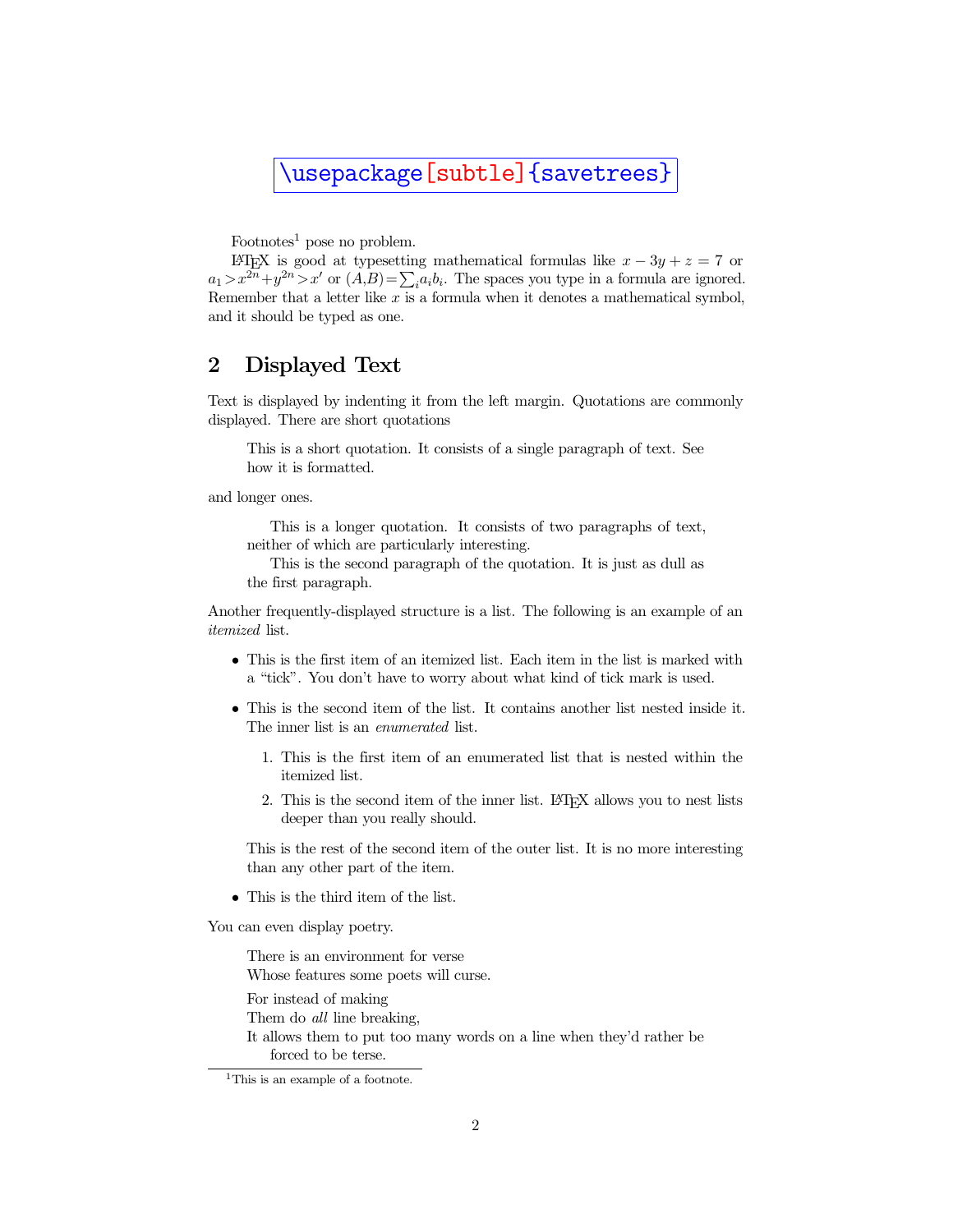# \usepackage[subtle]{savetrees}

Mathematical formulas may also be displayed. A displayed formula is one-line long; multiline formulas require special formatting instructions.

$$
(\Gamma, \psi') = x'' + y^2 + z_i^n
$$

Don't start a paragraph with a displayed equation, nor make one a paragraph by itself.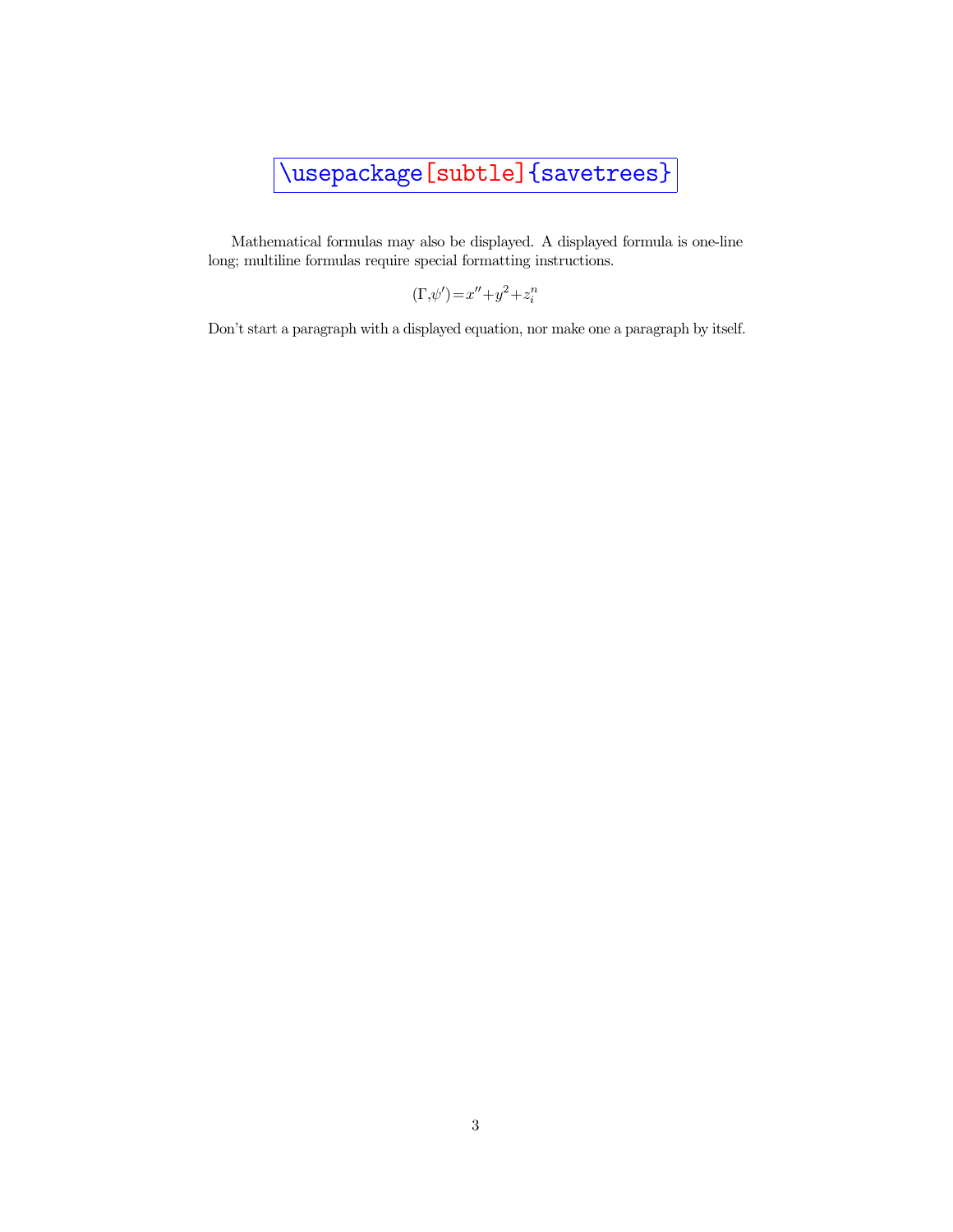\usepackage[moderate]{savetrees}

# An Example Document

#### Leslie Lamport

January 21, 1994

This is an example input file. Comparing it with the output it generates can show you how to produce a simple document of your own.

## 1 Ordinary Text

The ends of words and sentences are marked by spaces. It doesn't matter how many spaces you type; one is as good as 100. The end of a line counts as a space.

One or more blank lines denote the end of a paragraph.

Since any number of consecutive spaces are treated like a single one, the formatting of the input file makes no difference to L<sup>A</sup>TEX, but it makes a difference to you. When you use L<sup>A</sup>TEX, making your input file as easy to read as possible will be a great help as you write your document and when you change it. This sample file shows how you can add comments to your own input file.

Because printing is different from typewriting, there are a number of things that you have to do differently when preparing an input file than if you were just typing the document directly. Quotation marks like "this" have to be handled specially, as do quotes within quotes: " 'this' is what I just wrote, not 'that'".

Dashes come in three sizes: an intra-word dash, a medium dash for number ranges like 1–2, and a punctuation dash—like this.

A sentence-ending space should be larger than the space between words within a sentence. You sometimes have to type special commands in conjunction with punctuation characters to get this right, as in the following sentence. Gnats, gnus, etc. all begin with G. You should check the spaces after periods when reading your output to make sure you haven't forgotten any special cases. Generating an ellipsis ... with the right spacing around the periods requires a special command.

L<sup>A</sup>TEX interprets some common characters as commands, so you must type special commands to generate them. These characters include the following:  $\& \%$  #{ and}.

In printing, text is usually emphasized with an *italic* type style.

A long segment of text can also be emphasized in this way. Text within such a segment can be given additional emphasis.

It is sometimes necessary to prevent LAT<sub>EX</sub> from breaking a line where it might otherwise do so. This may be at a space, as between the "Mr." and "Jones" in "Mr. Jones", or within a word—especially when the word is a symbol like *itemnum* that makes little sense when hyphenated across lines.

 $Fotnotes<sup>1</sup> pose no problem.$ 

<sup>&</sup>lt;sup>1</sup>This is an example of a footnote.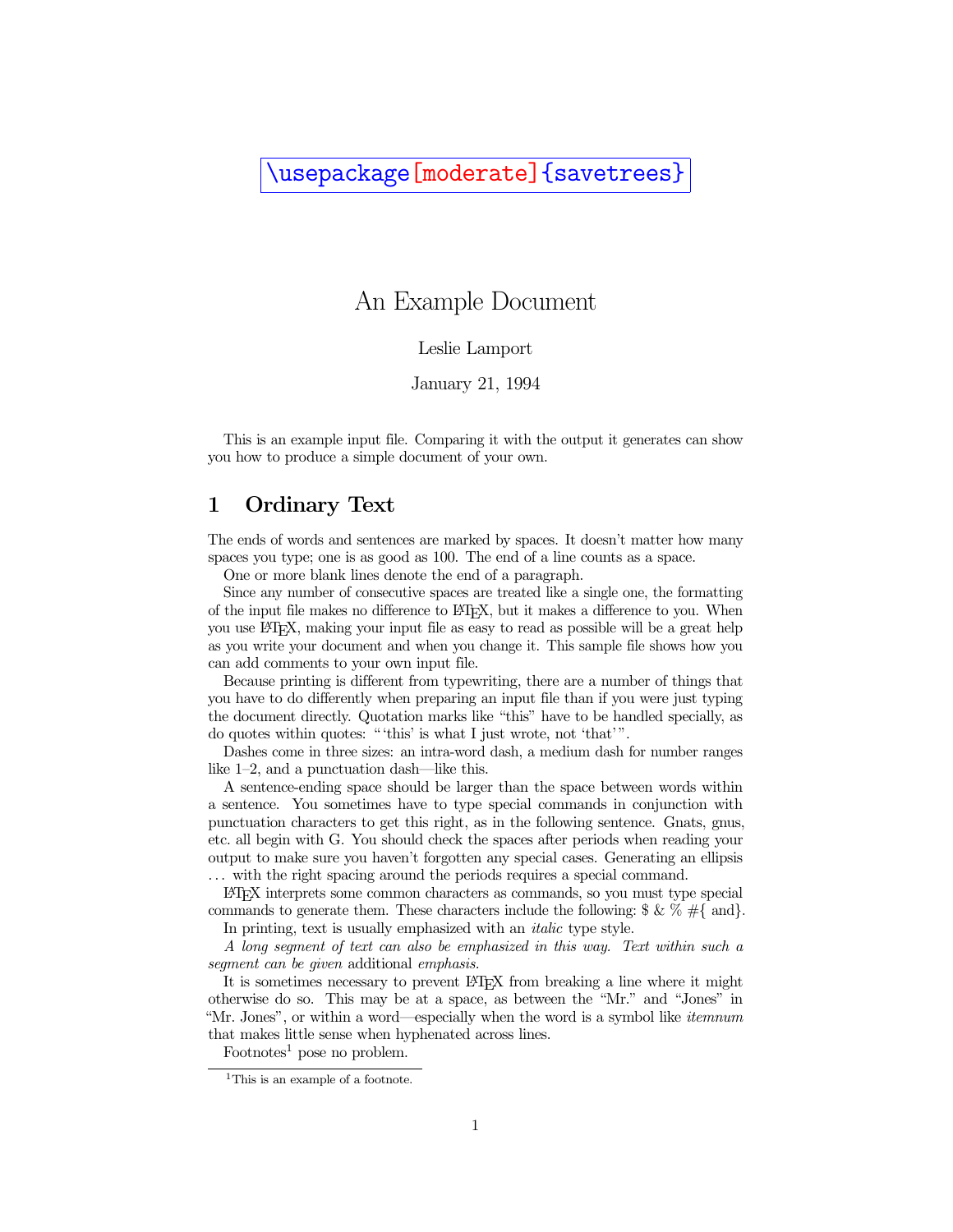# \usepackage[moderate]{savetrees}

LATEX is good at typesetting mathematical formulas like  $x - 3y + z = 7$  or  $a_1 > x^{2n} + y^{2n} > x'$  or  $(A, B) = \sum_i a_i b_i$ . The spaces you type in a formula are ignored. Remember that a letter like  $x$  is a formula when it denotes a mathematical symbol, and it should be typed as one.

## 2 Displayed Text

Text is displayed by indenting it from the left margin. Quotations are commonly displayed. There are short quotations

This is a short quotation. It consists of a single paragraph of text. See how it is formatted.

and longer ones.

This is a longer quotation. It consists of two paragraphs of text, neither of which are particularly interesting.

This is the second paragraph of the quotation. It is just as dull as the first paragraph.

Another frequently-displayed structure is a list. The following is an example of an itemized list.

- This is the first item of an itemized list. Each item in the list is marked with a "tick". You don't have to worry about what kind of tick mark is used.
- This is the second item of the list. It contains another list nested inside it. The inner list is an enumerated list.
	- 1. This is the first item of an enumerated list that is nested within the itemized list.
	- 2. This is the second item of the inner list. L<sup>A</sup>TEX allows you to nest lists deeper than you really should.

This is the rest of the second item of the outer list. It is no more interesting than any other part of the item.

• This is the third item of the list.

You can even display poetry.

There is an environment for verse

Whose features some poets will curse.

For instead of making

Them do *all* line breaking,

It allows them to put too many words on a line when they'd rather be forced to be terse.

Mathematical formulas may also be displayed. A displayed formula is one-line long; multiline formulas require special formatting instructions.

$$
(\Gamma, \psi') = x'' + y^2 + z_i^n
$$

Don't start a paragraph with a displayed equation, nor make one a paragraph by itself.